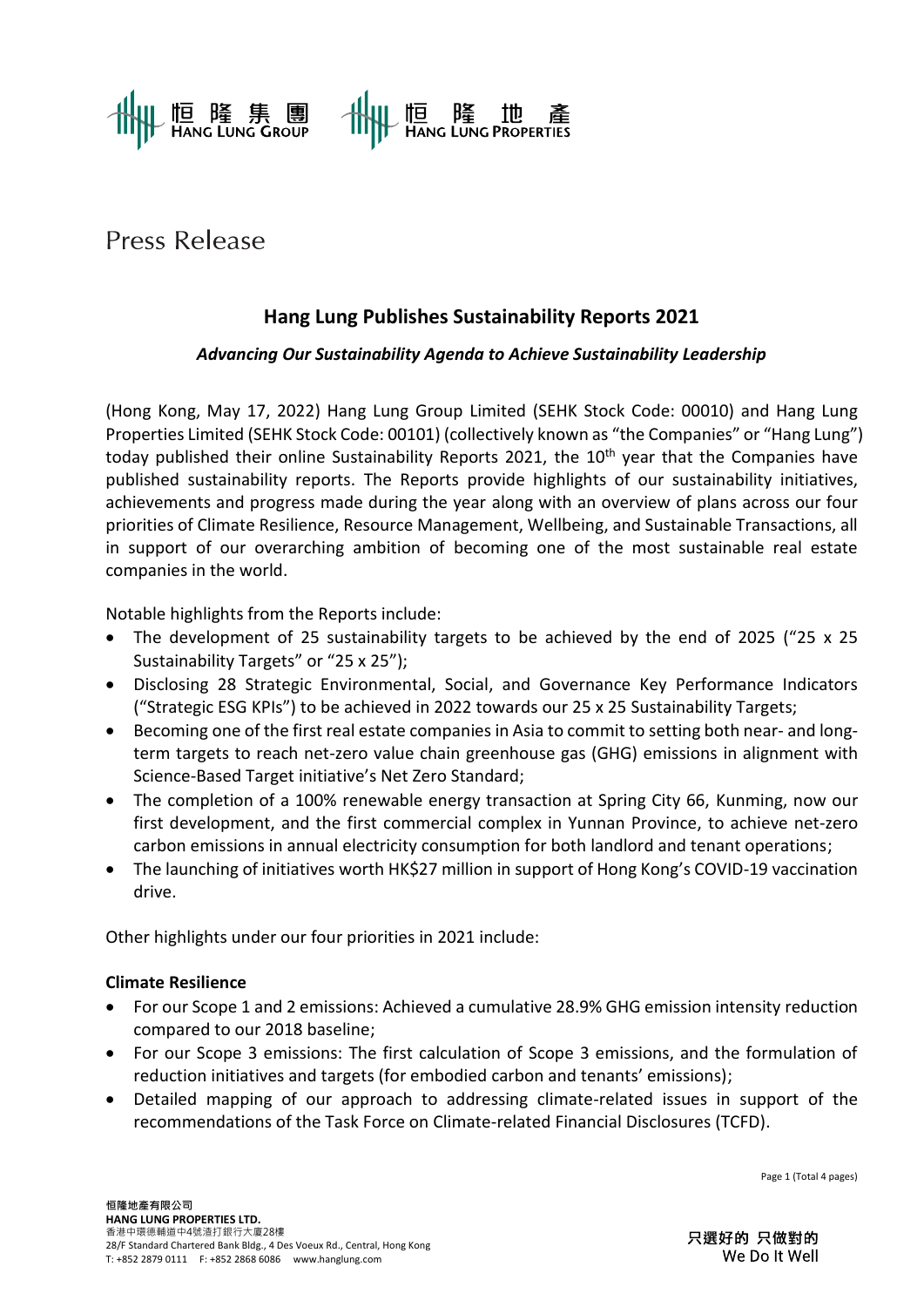

#### **Resource Management**

- Electricity intensity in 2021 was 10.7% below our 2018 baseline;
- Reviewed our water consumption practices across our portfolio, and set a 10% water intensity reduction target for 2025;
- Upcycled or reused about 24 tons of frontline staff uniforms.

#### **Wellbeing**

- Conducted our first comprehensive, third-party employee engagement survey with a 97.4% participation rate;
- Applied for the WELL Health and Safety Rating for 19 buildings covering all Mainland properties and the Standard Chartered Bank Building in Hong Kong;
- Over 1,800 volunteers completed 138 volunteering activities and contributed more than 14,500 service hours despite the pandemic.

#### **Sustainable Transactions**

- Hang Lung Group and Hang Lung Properties respectively secured 28% and 30% of debt and available facilities from green bonds, green loan facilities, and sustainability-linked loan facilities;
- Developed a sustainable procurement strategy for our existing operations, and defined 16 ideas to improve sustainability in our projects under development;
- Collaborated with tenants on multiple community sustainability initiatives, and introduced amendments to tenant and fitout guides to incorporate more sustainability provisions.

#### **Recognition Earned**

In 2021, recognition for Hang Lung's strong commitment to sustainability as an industry leader has included:

- An upgrade to 4-Star performance rating and retention of A-grade disclosure rating under GRESB;
- An upgrade to an 'A' rating under the MSCI ESG Ratings;
- Listing as a constituent of the FTSE4Good Index Series; and
- An update to 'AA' rating under Hang Seng Corporate Sustainability Index.

For four years, since 2017, Hang Lung has also been listed as an Index Component of the Dow Jones Sustainability Indices in the Asia Pacific Index. We have also received a low ESG risk rating by Sustainalytics since July 2020.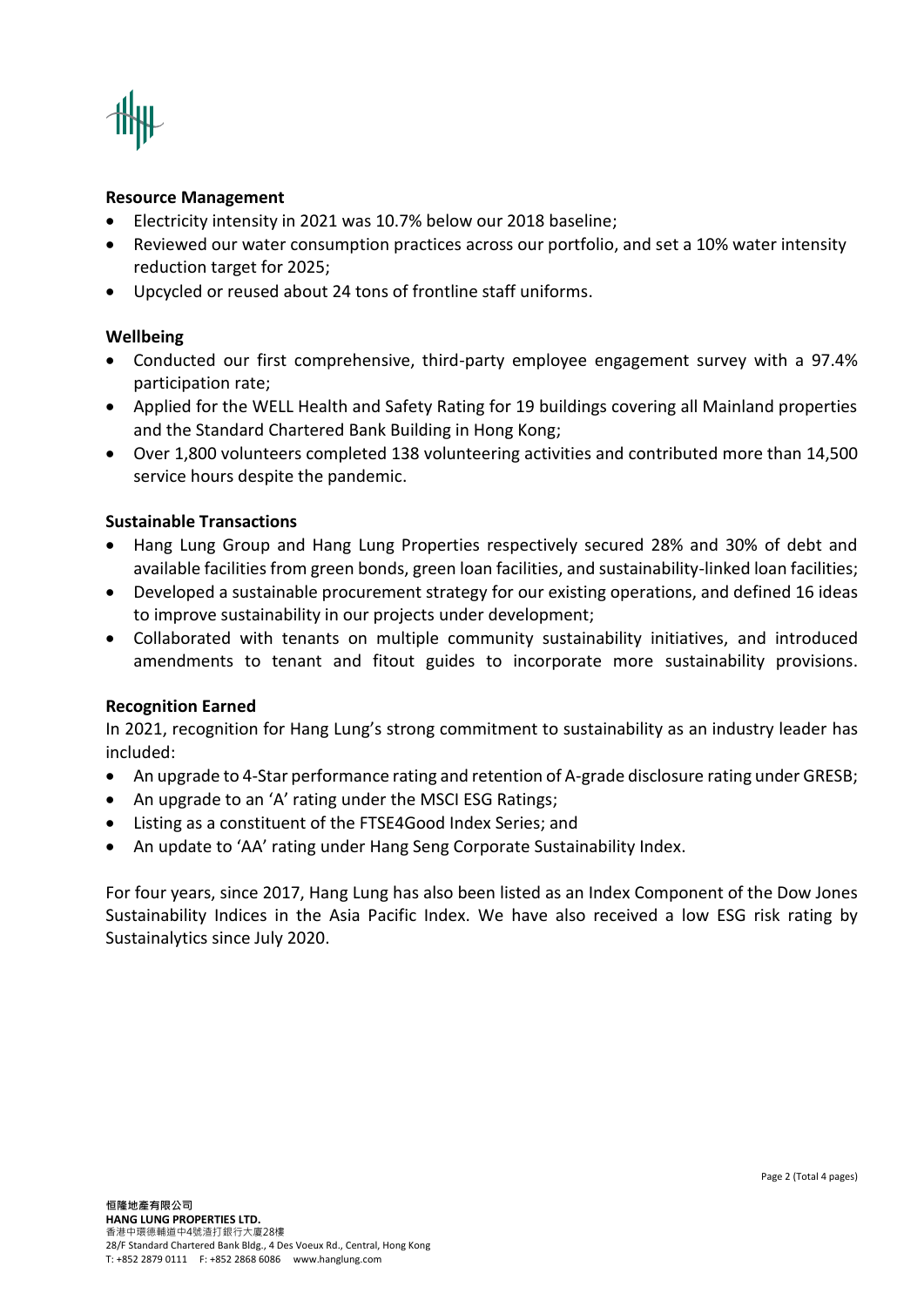Hang Lung Sustainability Reports 2021 are now available for download at the links below:

### **Hang Lung Group**

<https://www.hanglung.com/en-us/group/media-center/publications/sustainability>

#### **Hang Lung Properties**

<https://www.hanglung.com/en-us/media-center/publications/sustainability>



*Hang Lung Group and Hang Lung Properties Sustainability Reports 2021*

-End-

#### **About Hang Lung Properties**

Hang Lung Properties Limited (SEHK Stock Code: 00101) creates compelling spaces that enrich lives. Headquartered in Hong Kong, Hang Lung Properties develops and manages a diversified portfolio of world-class properties in Hong Kong and the nine Mainland cities of Shanghai, Shenyang, Jinan, Wuxi, Tianjin, Dalian, Kunming, Wuhan and Hangzhou. With its luxury positioning under the "66" brand, the company's Mainland portfolio has established its leading position as the "Pulse of the City." Hang Lung Properties is recognized for leading the way through enhanced sustainability initiatives in real estate as it pursues sustainable growth by connecting customers and communities.

At Hang Lung Properties – **We Do It Well**.

For more information, please visit [www.hanglung.com.](http://www.hanglung.com/)